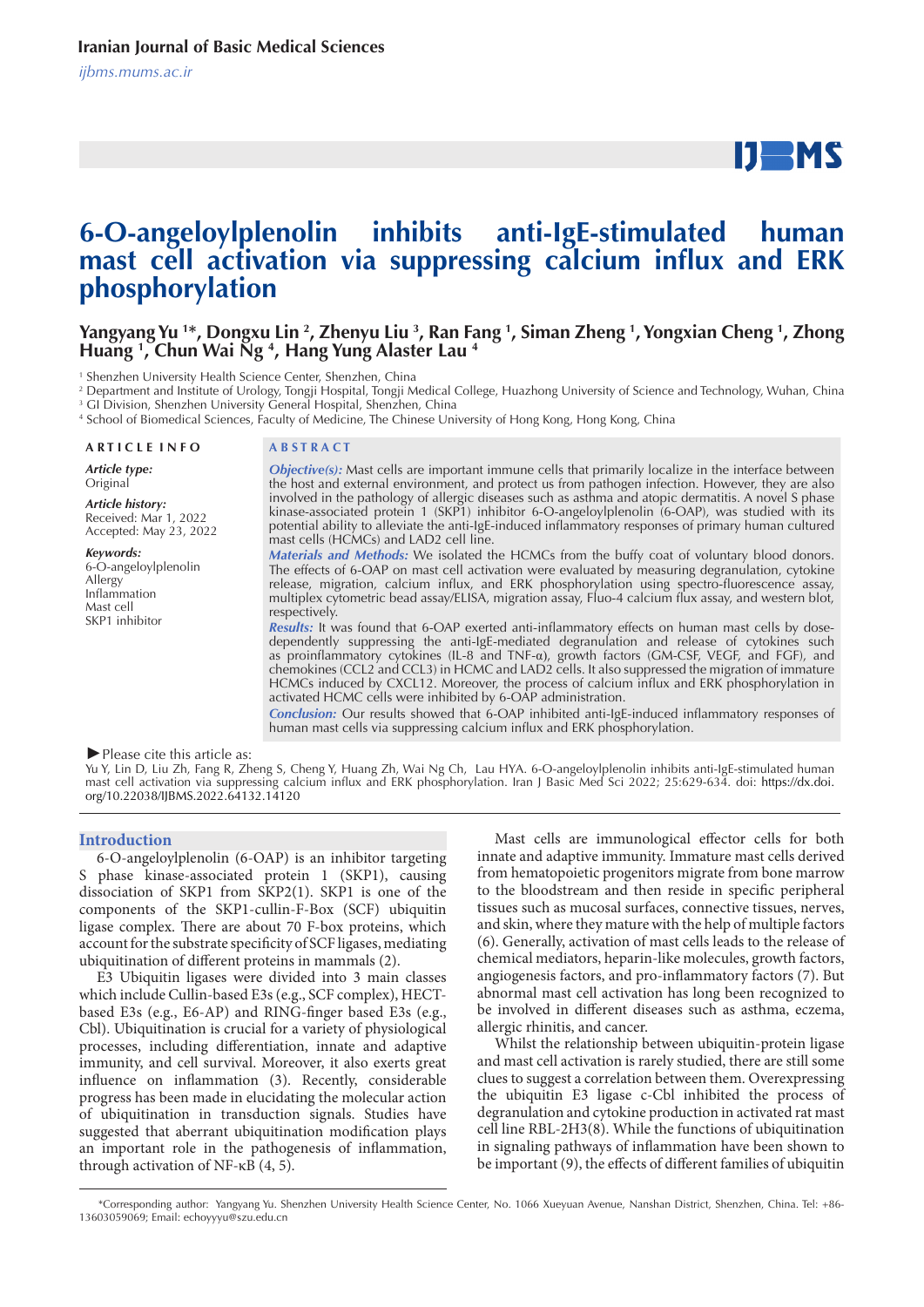ligases on the activation of mast cells remain unknown. We thus studied the effects of 6-OAP on IgE-dependent activation of human mast cells. In this study, we employed primary human cultured mast cells (HCMCs) derived from human blood CD34<sup>+</sup> progenitor cells and the mast cell line LAD2 (Laboratory of Allergic Disease 2 ) to investigate the effects of 6-OAP on degranulation, inflammatory mediators release, chemotaxis, and associated mechanisms of the activated mast cell.

# **Materials and Methods**

# *Regents and chemicals*

6-OAP was isolated from the medicinal plant *Centipeda minima*, and its purity reached 99.5% (10). Iscove's Modified Dulbecco's Medium (IMDM), stem cell factor, IL-3, IL-6, and chemokine (C-X-C motif) ligand 12 (CXCL12) were purchased from Invitrogen (MD, USA). IL-4 and IL-9 were purchased from PeproTech (Rehovot, Israel). ERK, phos-ERK primary antibodies and anti-rabbit HRP-conjugated secondary antibody were purchased from Cell Signaling Technology (MA, USA). Human myeloma IgE was purchased from Merck (Darmstadt, Germany). Anti-human IgE was purchased from Sigma-Aldrich (MO, USA). ELISA kits for interleukin-8 (IL-8) and tumor necrosis factor-α (TNF-α) were purchased from BD Biosciences (NJ, USA). Multiplex cytokine array for determining granulocytemacrophage colony-stimulating factor (GM-CSF), vascular endothelial growth factor (VEGF), fibroblast growth factor (FGF), CC chemokine ligand 2 (CCL2), and CC chemokine ligand 3 (CCL3) were purchased from ExcellBio (Shanghai, China).

# *Primary cultured human mast cell (HCMC)*

This study protocol was reviewed and approved by the Shenzhen University Health Science Center Ethical Review Board (No. 2019021). All experiments followed the ethics procedures, and the involved volunteers have been informed of research purposes and potential risks. Primary HCMCs were cultured and validated under the method described in the report by Tam *et al.* (11). Briefly, CD34<sup>+</sup> progenitor cells were separated from fresh human buffy coats of voluntary blood donors using the MACS system (Miltenyi Biotec) according to the manufacturer's guidance and maintained in complete IMDM medium at a density of  $5 \times 10^5$  cells/ml. To guarantee the formation of mast cell phenotype, the cells were kept in hypoxic condition (5%  $O_2$  and 5%  $CO_2$ ) for 2 weeks and then kept in normoxic condition (21%  $O_2$  and 5%  $CO<sub>2</sub>$ ) for 4 weeks. For the first 6 weeks, the cells were maintained in a medium with 200 ng/ml SCF and 100 ng/ ml IL-6, while 1 ng/ml IL-3, 15 ng/ml IL-9, and 10ng/ml IL-4 were supplemented in week 1, week 2, and week 6, respectively. Subsequently, the cells were maintained in a medium with 100 ng/ml SCF and 50 ng/ml IL-6 for another 3 weeks and the mature HCMC phenotype was confirmed by the positive expression of mast cell tryptase and chymase (Figure S1). Before further experiments, mature HCMCs were sensitized with 0.5 μg/ml human myeloma IgE overnight.

# *Laboratory of Allergic Disease 2 (LAD2) cell*

LAD2 cells were kindly provided by A. Kirshenbaum and D. Metcalfe (NIH, USA). Cells were maintained in a StemPro-34 medium supplemented with 10 ml/l StemPro nutrient supplement, 1:100 penicillin-streptomycin, 2 mmol/l (mM) L-glutamine, 100 ng/ml human stem cell factor, and 50 ng/ml IL-6 in an atmosphere containing 5%  $CO<sub>2</sub>$  at 37 °C. The culture medium was replaced every 2 weeks and the cells were kept at a density of 10<sup>5</sup> cells/ml. Cells were sensitized with 0.5 μg/ml human myeloma IgE overnight prior to further treatment.

# *Cell viability assay*

Sensitized HCMCs and LAD2 cells were seeded in 96 well plates in triplicate at a density of  $1 \times 10^4$  cells per well. The cells were treated with 100 μl complete mediums with different concentrations of 6-OAP  $(0, 1.25, 2.5, 5, 10 \mu M)$ and activated by 1 μg/ml anti-IgE antibody for 8 hr the next day. The mediums were replaced with a mixture of 100 μl fresh complete medium and 50 μl XTT labeling solution (Roche Diagnostic, MA, USA) and then incubated at 37 °C for 1 hr. The absorbance value was detected at a wavelength of 450 nm using a microplate reader (Thermo Fisher Scientific, MA, USA).

# *Histamine release assay*

Sensitized HCMC ( $5 \times 10^4$ ) and LAD2 were suspended in 400 μl full HEPES-buffered Tyrode solution. The cells were incubated with 6-OAP for 1 hr and then stimulated with 1 μg/ml anti-IgE at 37 °C in a water bath. After 30 min incubation, 600 μl ice-cold buffer was aliquoted into the suspension. The cell pellet and supernatant were separated by centrifugation. The histamine contents were determined by spectro-fluorescence assay and were corrected for spontaneous histamine release. The percentages of degranulation were calculated by the following formula: degranulation (%) = (histamine content of supernatant/total histamine content of supernatant and cell pellet)  $\times$  100%.

# *Cytokine release assay*

Sensitized HCMC ( $5 \times 10^4$ ) and LAD2 were suspended in a 100 μl culturing medium with 10% fetal bovine serum (FBS). The cells were incubated with 6-OAP for 1 hr and then activated by 1 μg/ml anti-IgE for 24 hr in a 37 °C incubator. The concentrations of pro-inflammatory cytokines (IL-8, TNF-α) in cell supernatants were determined using an ELISA kit, while the concentrations of growth factors (GM-CSF, VEGF, and FGF) and chemokines (CCL2 and CCL3) were measured by multiplex cytokine array using flow cytometry. The results were also corrected for spontaneous basal releases.

# *Cell migration*

Since the circulating mast cell precursors are recruited to peripheral tissues, where they undergo a period of maturation to become effector mast cells, we thus investigated the effect of 6-OAP on migration of immature HCMCs instead of mature HCMCs.  $8 \times 10^4$  immature HCMCs (cultured for 4 weeks) were suspended in a 100 μl culturing medium with 10% FBS. Aliquoted cell suspensions were seeded in the upper chambers of transwell plates insert (8 μm pore size; Corning, NY, USA), and the lower chambers were filled with 600 μl culturing medium supplemented with 50 nM CXCL12 in the presence or absence of 10 μM 6-OAP. The migrated cells were counted by a hematocytometer after 4 hr incubation.

# *Calcium influx assay*

Sensitized HCMCs (1×10<sup>4</sup>) were suspended in a 100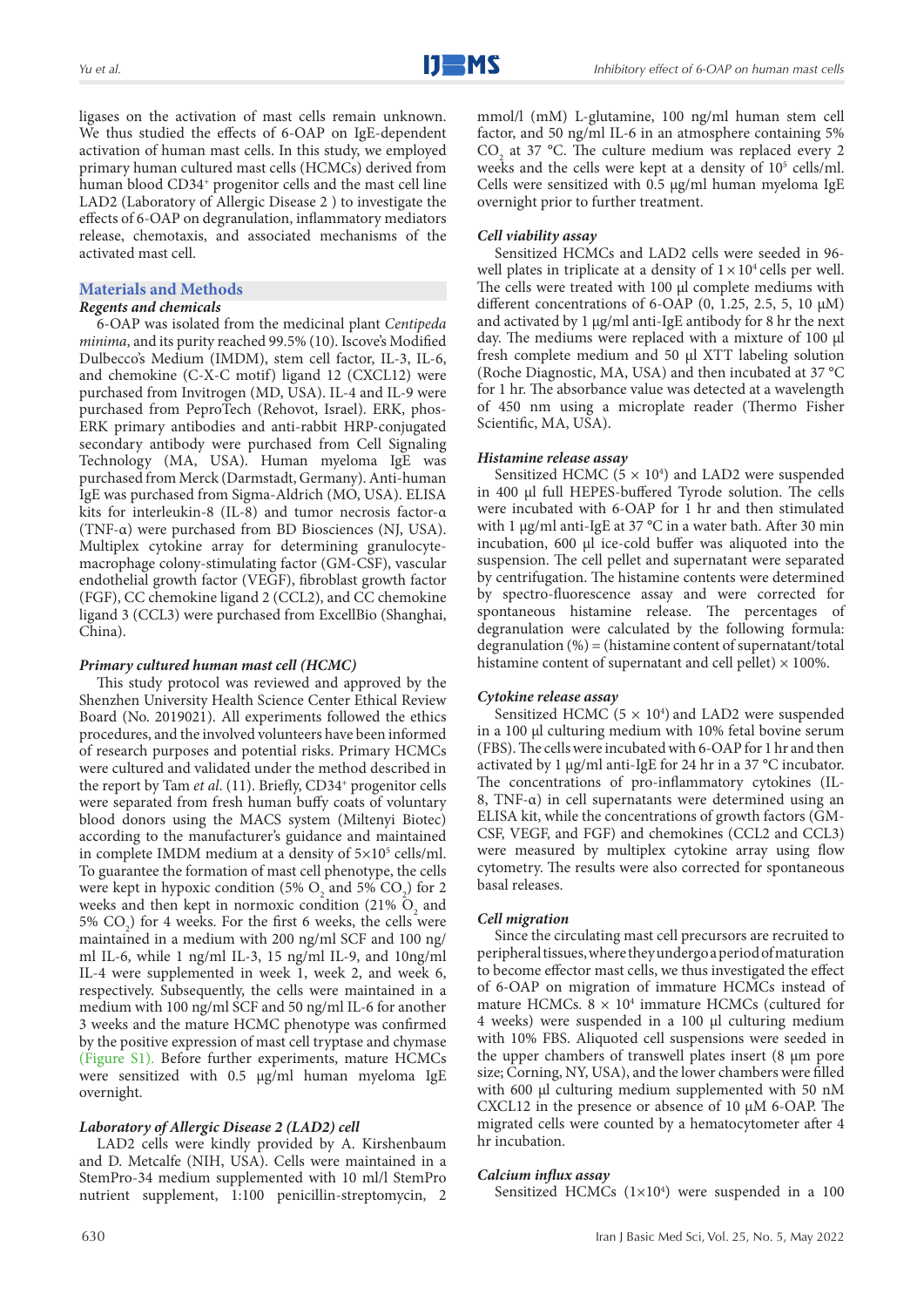μl culturing medium with 10% FBS and treated with or without 10 μM 6-OAP. The transient changes in intracellular calcium concentrations were determined by capturing fluorescence images of the cells in a time-lapse sequence using an inverted fluorescent microscope. That is, the cells were activated by 1 μg/ml anti-IgE at second 60 and the images were captured every second. Captured images were quantified for fluorescence intensities and normalized to the cell counts.

#### *Western blot*

Sensitized HCMCs  $(5 \times 10^5)$  were suspended in a 1 ml culturing medium with 10% FBS and seeded in 12-well plates overnight. The cells were subsequently incubated with 10 μM 6-OAP for 2 hr and then activated by 1 μg/ml anti-IgE for 3 hr. The cell pellets were harvested and lysed in RIPA buffer. The BCA Protein Assay kit was applied to quantify the total protein concentrations of cell lysates. A total of 20 μg sample protein was loaded and separated in 10% SDS-PAGE gel, and then transferred to nitrocellulose membrane. The membranes were blocked by 5% skim milk in PBS and incubated with 1:1000 ERK, and phos-ERK antibodies overnight at 4 °C. After washing thrice, the membranes were incubated with 1:3000 anti-rabbit HRP-conjugated secondary antibodies. The HRP signals were detected using enhanced chemiluminescence (ECL) substrate followed by film exposure.

#### *Statistical analysis*

The data were presented as mean (standard error of the mean, SEM). Student's t-test or one-way ANOVA followed by Dunnett's *post-hoc* test was employed for comparison between cells with or without 6-OAP treatment. A twotailed *P*<0.05 was considered significant difference.

#### **Results**

# *Anti-IgE-activated degranulation and pro-inflammatory cytokine release were inhibited by 6-OAP in LAD2 and HCMC*

Before evaluating the process of mast cell activation, the effect of 6-OAP on cytotoxicity was first determined. As shown in Figure 1, 6-OAP has no significant influence on cell viabilities of LAD2 and HCMC.

At the administrating concentration of 10  $\mu$ M, 6-OAP suppressed the release of histamine from 34.00±2.04% to 20.50±2.97% in LAD2 cells, and from 16.33±2.19% to 7.00±2.52% in HCMC (Figure 2a). For IL-8 release of LAD2 and HCMC, both were inhibited dose-dependently by 10



Figure 1. Effect of 6-OAP on cell viability of human mast cells human cultured mast cells (HCMC) and LAD2. No significant difference was observed in cell viability of mast cells after treatment with 6-O-angeloylplenolin (6-OAP)



**Figure 2.** Histamine and pro-inflammatory cytokines released by human mast cells HCMC and LAD2 were inhibited by 6-O-angeloylplenolin (6-OAP). Sensitized mast cells were pre-incubated with 6-OAP for 8 hr and then stimulated with  $1 \mu g/ml$  anti-IgE for promoting degranulation and cytokine release. The effects of various concentrations of 6-OAP on degranulation as indicated by histamine release (a), Interleukin-8 (IL-8) release (b), and Tumor necrosis factor-α (TNF-α) release (c) for LAD2 and human cultured mast cell (HCMC) are listed. All results were corrected for basal release. It is found that 6-OAP significantly suppressed the release of histamine, IL-8, and TNF-α in a dose-dependent manner in both LAD2 and HCMC cells. Data are presented as means ± SEM. \**P*<0.05 and \*\**P*<0.01 by one-way ANOVA

µM 6-OAP from 0.215±0.017 ng/10<sup>6</sup> to 0.075±0.017 ng/10<sup>6</sup> cells, and from 9.96±2.60 ng/106 cells to 0.236±0.162 ng/106 cells, respectively (Figure 2b). Likewise, TNF-α released by LAD2 and HCMC were down-regulated continuously with increasing doses of 6-OAP. They were suppressed from 540.6 $\pm$ 137.3 pg/10<sup>6</sup> to 44.65 $\pm$ 17.42 pg/10<sup>6</sup> at 10 µM, and from 115.5±32.0 pg/10<sup>6</sup> to about 5.97±4.82 pg/10<sup>6</sup> at 2.5 µM then remained stable at low levels, respectively for LAD2 and HCMC (Figure 2c).

All in all, 6-OAP suppressed degranulation and production of IL-8 and TNF-α dose-dependently in both anti-IgE-activated LAD2 and HCMC, suggesting that 6-OAP could inhibit allergic and pro-inflammatory responses of mast cells

### *Anti-IgE-activated growth factors and chemokine release were suppressed by 6-OAP in LAD2 and HCMC*

After examining the effect of 6-OAP on degranulation and pro-inflammatory cytokine release, the effects of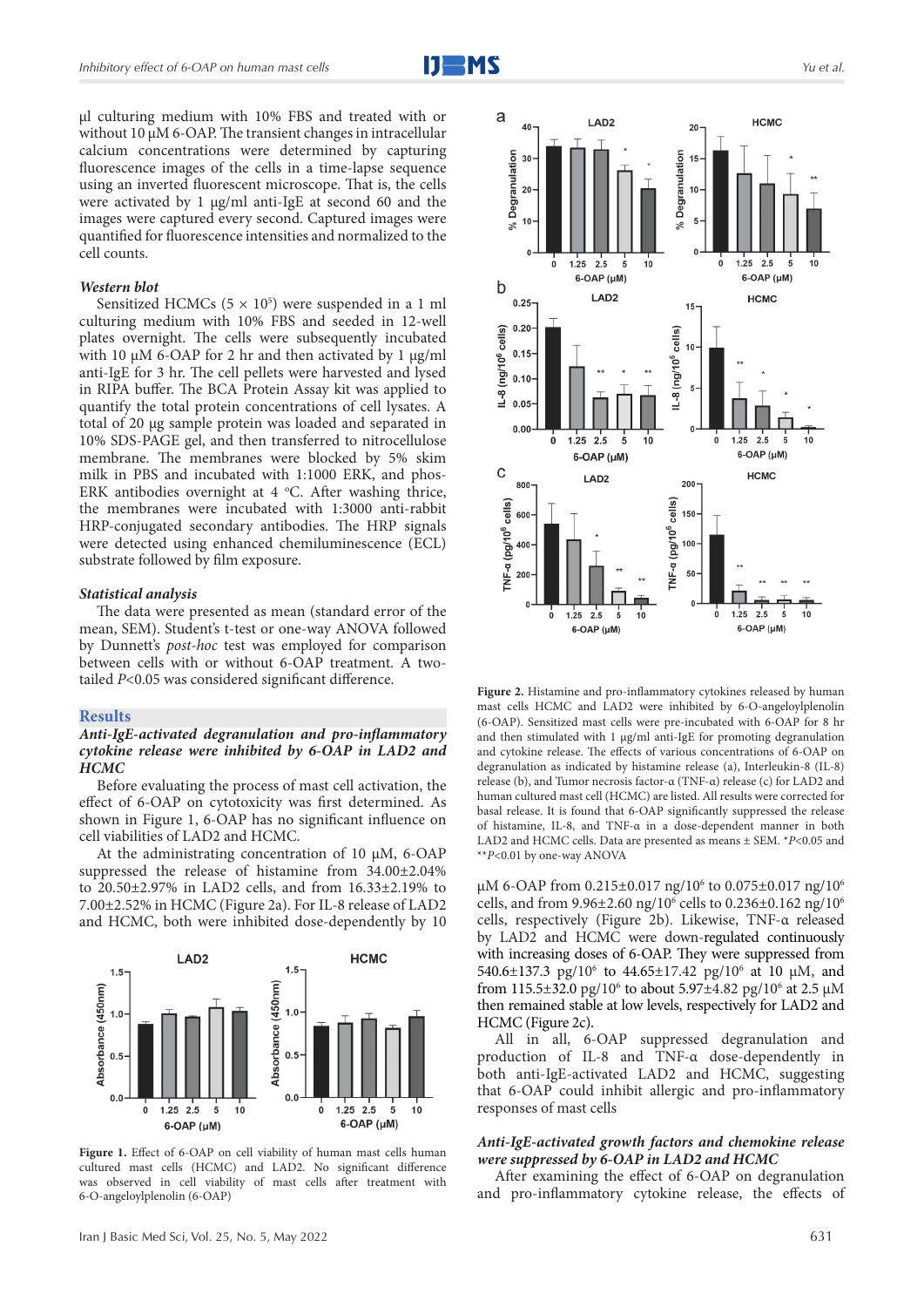

**Figure 3**. 6-O-angeloylplenolin (6-OAP) regulated the release of growth factors and chemokines from anti-IgE-activated human cultured mast cell (HCMC).  $5 \times 10^4$  sensitized HCMCs were pre-incubated with 10  $\mu$ M 6-OAP for 8 hr and then stimulated with 1 µg/ml anti-IgE for 24 hr for cytokine release assay. The concentrations of cytokines were then determined with a multiplex cytometric bead array using flow cytometry, which was corrected by basal release. The production of growth factors (Granulocytemacrophage colony-stimulating factor (GM-CSF) and Vascular endothelial growth factor (VEGF)) and chemokines (CCL<sub>2</sub> and CCL<sub>3</sub>) induced by anti-IgE incubation were dramatically decreased in the presence of 6-OAP. Data are presented as means ± SEM. \* *P*<0.05 and \*\* *P*<0.01 by student's t-test

6-OAP on growth factors and chemokine release of HCMC and LAD2 cells were determined (Figure 3).

The release of anti-IgE-induced GM-CSF, VEGF, CCL2, and CCL3 were down-regulated significantly by 10  $\mu$ M 6-OAP from 101.95±5.85 pg/10<sup>6</sup> cell to 1.74±0.57 pg/10<sup>6</sup> cell, 9.41±0.80 pg/10<sup>6</sup> cell to 3.65±2.13 pg/10<sup>6</sup> cell, 4.15±0.58 ng/106 cell to 0.72±0.37 ng/106 cell, and 300.55±83.64 pg/106 cell to 6.35±2.22 pg/106 cell, respectively, while no significant difference was observed in FGF secretion.

# *Process of CXCL12-initiated immature HCMC migration was blocked by 6-OAP*

The effect of 6-OAP on migration of immature mast cells (week 4 HCMC culture) was also examined (Figure 4). We can see that only  $(0.84\pm0.24) \times 10^4$  immature mast cells migrated into the lower chamber without additional stimulation. In the presence of 50 nM CXCL12, (2.82±0.80)  $\times$  10<sup>4</sup> cells migrated into the lower chamber. When 10  $\mu$ M 6-OAP was added, the cell number of immature HCMC migration induced by CXCL12 was significantly reduced to  $(2.29 \pm 0.67) \times 10^4$ .

# *Calcium mobilization provoked by anti-IgE stimulation was prohibited by 6-OAP in HCMC*

Calcium mobilization is one of the crucial pathways of mast cell activation. Therefore, we sought to identify whether 6-OAP has an effect on calcium influx in activated HCMCs. HCMCs were pre-loaded with calcium dye Fluo-4-AM for 30 min in culture mediums. The dye was removed and the cells were resuspended in a culture medium and placed under a fluorescent microscope. HCMCs were activated by anti-IgE at second 60 after starting image recording. We found that the calcium signal dramatically increased at about second 800 as indicated by the increase of fluorescent intensity. However, in the presence of 6-OAP, the anti-IgEinduced calcium influx was abrogated (Figure 5).

# *Inhibitory effects of 6-OAP on ERK phosphorylation in anti-IgE-activated HCMC*

The pathways that were affected by 6-OAP were further examined by determining ERK signaling (Figure 6). We can see that in the presence of 6-OAP, the phosphorylation of ERK induced by anti-IgE was inhibited.



**Figure 4.** Effect of 6-O-angeloylplenolin (6-OAP) on migration of immature human cultured mast cell (HCMCs) induced by Chemokine (C-X-C motif) ligand 12 (CXCL12). Immature HCMCs were induced to migrate through an 8 μm transwell by 50 nM CXCL12 with or without the presence of 10 μM 6-OAP. The cells in the lower chamber were then counted and shown above. The immature HCMCs migrated into the lower chamber in response to CXCL12. However, the migration process was inhibited in the presence of 6-OAP. Data are presented as means ± SEM. \* *P*<0.05 and \*\* *P*<0.01 by student's t-test



**Figure 5.** 6-O-angeloylplenolin (6-OAP) inhibited calcium mobilization in anti-IgE-stimulated human cultured mast cell (HCMCs). Cells were preloaded with 1 µM Fluo-4-AM for 30 min at room temperature after 6-OAP pre-incubation (10  $\mu$ M, 8 hr). Fluorescence images of the cultured cells were then captured under a fluorescence microscope for 28 min. It is revealed that 6-OAP blocked the process of calcium mobilization initiated by anti-IgE



**Figure 6.** 6-O-angeloylplenolin (6-OAP) inhibited ERK phosphorylation in anti-IgE-stimulated HCMC. Sensitized HCMCs were activated by 1 μg/ml of anti-IgE for 3 hr with or without 6-OAP pre-incubation (10 μM, 8 hr). The total proteins were harvested and separated by the western blotting method. As a result, 6-OAP prevented anti-IgE-induced ERK phosphorylation in HCMCs

#### **Discussion**

Ubiquitination has been discovered as a common post-translational modification method and is involved in many cellular processes, such as protein degradation, gene expression, and cell activation; and its role in mast cell activation has also been reported in several literature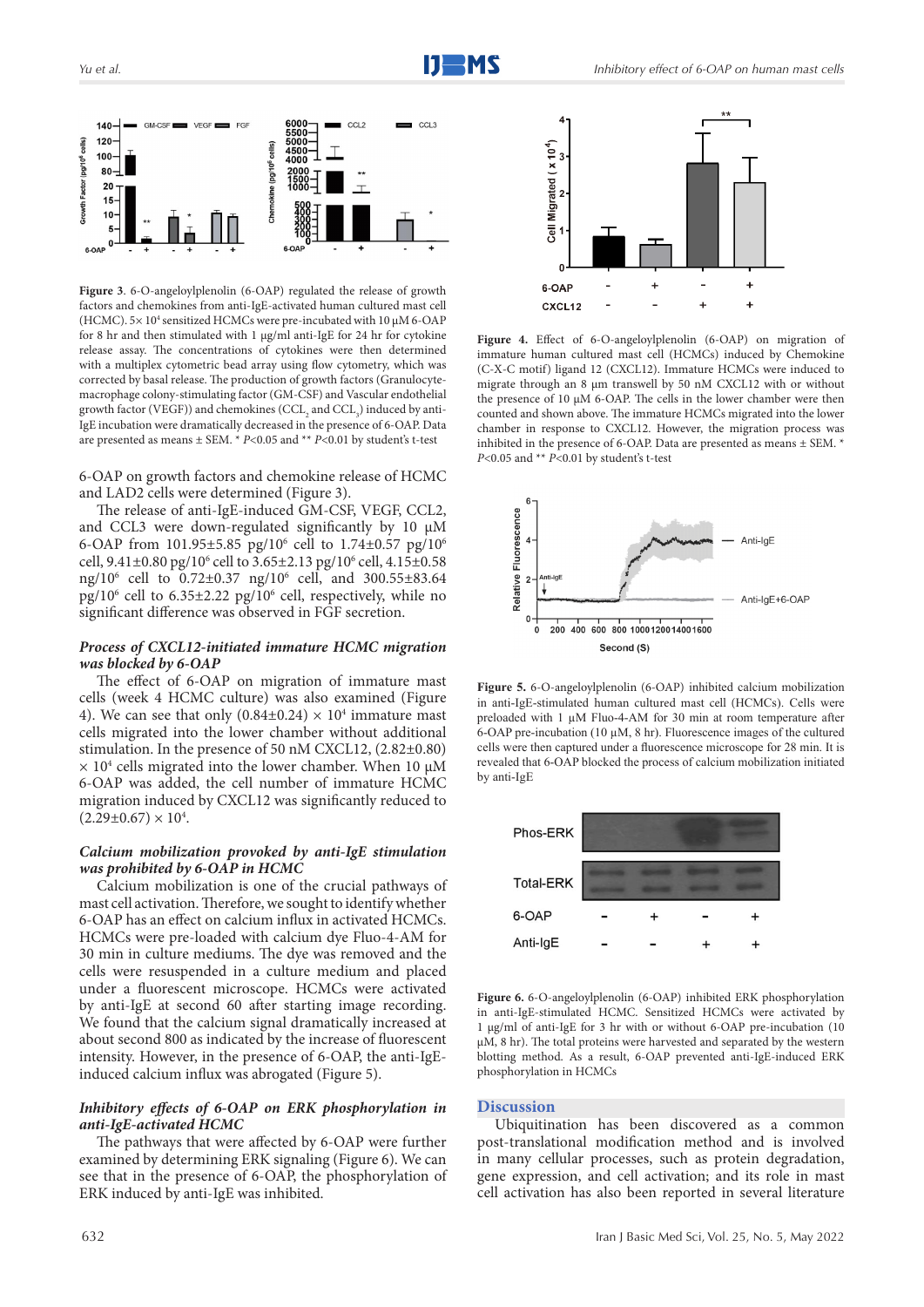

sources. On one hand, E3 ubiquitin ligase CRL4A (CRBN) promoted proteasomal degradation of AMPK via ubiquitination, while inhibition of CRL4A (CRBN) stabilized AMPK activity but inhibited MAPK activity to reduce the release of allergic mediators in primary mouse bone marrow-derived mast cells (12). On the other hand, ubiquitin ligase c-Cbl negatively regulated the Src family kinase, Lyn, thereby inhibiting FcɛRI-mediated degranulation and cytokine production in the rat mast cell line RBL-2H3(8). Furthermore, Gal3, a positive regulator of FcɛRI ubiquitination, promoted cell adhesion and motility but inhibited antigen-mediated chemotaxis(13). In the current study, a novel identified Skp1 inhibitor, 6-OAP, had performed preferable anti-allergic effects via inhibiting degranulation, immunological mediator production, and chemotaxis, which was likely attributable to the blockade of calcium mobilization and ERK phosphorylation. 6-OAP is considered an inhibitor of SKP1 protein, an important component of the SCF ubiquitin ligase complex. SKP1 is required to stabilize F-box proteins in the SCF complex. Dissociation of SKP1 from NIPA, β-transducin repeatscontaining proteins, and SKP2 lead to their degradation (14). 6-OAP was also responsible for SKP2 inhibition by inhibiting STAT3 transcriptional activity, so it exerted antitumor activity in lung cancer cells (15). The knowledge of the suppressed expression of those cytokines means that SKP1 plays an important role in antigen-induced activation of FcɛRI. It has been reported that E3 ubiquitin ligases could facilitate inflammatory responses (16, 17). In other words, inhibition of SKP1 by 6-OAP could be an option in mast

cell-related hypersensitivity diseases. Residing in the interfaces between the environment and our body, mast cells act as the first responder for the threats outside our body, and secrete lots of inflammatory mediators, which have been linked to inflammation and allergy. In response to antigen stimulation, mast cells rapidly discharge performed granule-stored mediators such as histamine, tryptase, and neutral proteases, followed by an acute-to-chronic inflammatory phase with production of *de novo* synthesized inflammatory mediators such as TNF-α and IL-8 (18, 19). Once the inflammatory cascade cannot be suppressed, the excessive generation of inflammatory mediators may cause persistent inflammatory damage. Our study highlighted the role of ubiquitination in the regulation of mast cell maturation and inflammatory responses and discovered that 6-OAP might serve as a novel compound to effectively treat mast cell hyperactivity-related diseases.

In response to external stimuli, the mast cells will undergo a complicated process, such as activation of the signaling cascade of Syk, calcium mobilization, or ERK pathway, to initiate an inflammatory response (20, 21). However, the function of ubiquitination in the process of mast cell activation was not well-studied. In the current study, mature HCMC treated with or without 6-OAP was subjected to RNA-seq analysis. GO and KEGG pathway enrichment analyses were performed to analyze the features of SCF complex-related genes in the differentially expressed gene sets (Table S1, Figure S2)*.* We found that 6-OAP could up-regulate the gene expression of SCF complex-related genes in HCMC, especially for genes associated with ubiquitin ligases, indicating that the inhibitory effect of 6-OAP in mast cell activation might be exerted by binding to ubiquitin ligases. Furthermore, we have demonstrated that calcium influx and phosphorylation of ERK were inhibited

by 6-OAP in anti-IgE-activated human mast cells. Such results suggest that influx of calcium, which is important for inflammatory responses of human mast cells, is partly dependent on ubiquitination activation. A variety of immunological pathways were modulated by ubiquitination (22). As a matter of fact, ERK phosphorylation was associated with intracellular calcium influx. Therefore, it was no surprise that ERK phosphorylation was inhibited after reduction of calcium influx in the presence of 6-OAP. These data demonstrated that ubiquitination signaling played a crucial role in the early phase of mast cell activation after FcɛRI aggregation.

### **Conclusion**

SKP1 is a molecule that is crucial in signal transduction after FcɛRI activation. The SKP1 inhibitor 6-OAP exerted anti-inflammatory effects on anti-IgE-activated mast cells by blocking the essential calcium influx and regulating ERK phosphorylation, thus inhibiting degranulation and cytokine production. These data demonstrated that 6-OAP might be an alternative agent for treating mast celldependent type I hypersensitivity diseases. However, the exact target of 6-OAP would need to be further studied.

#### **Acknowledgment**

Not applicable.

#### **Authors' Contributions**

YY and DL Contributed equally to this work as co-first authors; YY and DL Designed the experiments; DL, RF, and SZ Performed experiments and collected data; ZL and ZH Discussed the results and strategy; YY, YC, and CWN Supervised, directed, and managed the study; YY, DL, and HYAL Approved the version to be published.

#### **Funding**

This work was supported by the Research Grants of Shenzhen Science and Technology Plan Foundation Project (JCYJ20190808171601635,JCYJ20220518115604002), SZU Top Ranking Project (86000000210), and the National Natural Science Foundation of China (81800586).

# **Conflicts of Interest**

The authors have no conflicts of interest to declare.

#### **References**

1. Cheng X, Liu YQ, Wang GZ, Yang LN, Lu YZ, Li XC, *et al*. Proteomic identification of the oncoprotein STAT3 as a target of a novel Skp1 inhibitor. Oncotarget 2017; 8:2681-2693.

2. Cardozo T, Pagano M. The SCF ubiquitin ligase: Insights into a molecular machine. Nat Rev Mol Cell Biol 2004; 5:739-751.

3. Wu Y, Kang J, Zhang L, Liang Z, Tang X, Yan Y, *et al*. Ubiquitination regulation of inflammatory responses through NFκB pathway. Am J Transl Res 2018; 10:881-891.

4. Zemirli N, Pourcelot M, Dogan N, Vazquez A, Arnoult D. The E3 ubiquitin ligase RNF121 is a positive regulator of NF-κB activation. Cell Commun Signal 2014; 12:1-7.

5. Etzioni A, Ciechanover A, Pikarsky E. Immune defects caused by mutations in the ubiquitin system. J Allergy Clin Immunol 2017; 139:743-753.

6. Arthur G, Bradding P. New developments in mast cell biology: Clinical Implications. Chest 2016; 150:680-693.

7. Elieh Ali Komi D, Wohrl S, Bielory L. Mast cell biology at molecular level: a comprehensive review. Clin Rev Allergy Immunol 2020; 58:342-365.